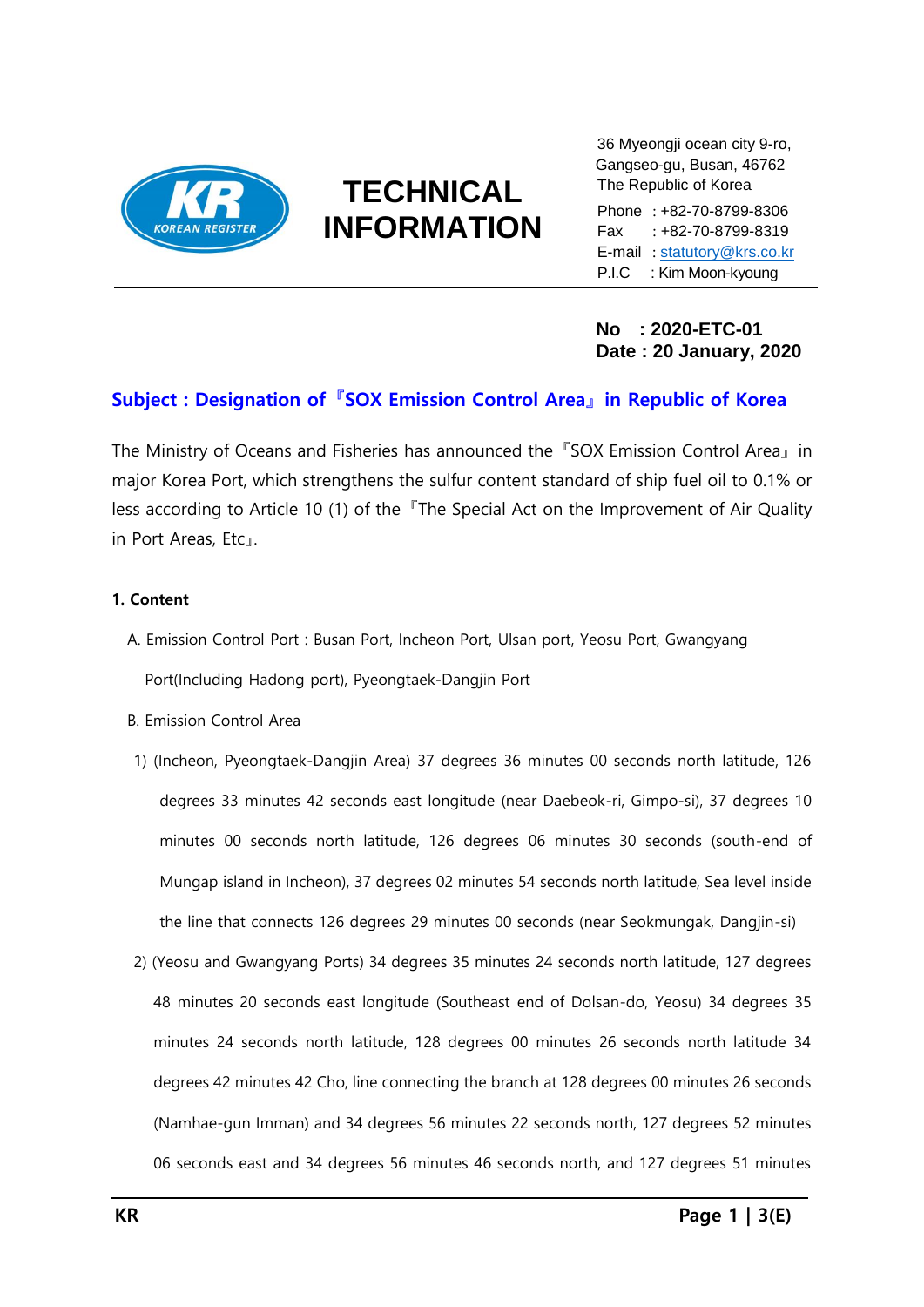56 seconds east Sea level inside the line connecting points (Noryang Bridge)

- 3) (Busan sea area) 35 degrees 09 minutes 36 seconds north latitude, 129 degrees 11 minutes 32 seconds east longitude (Southeast end of Cheongsapo, Middle East, Busan), 35 degrees 09 minutes 04 seconds north latitude, 129 degrees 11 minutes 44 seconds east long, Appendix 1 of Enforcement Decree of the Maritime Safety Act The outer arc of the special area of traffic safety in Busan area, 34 degrees 58 minutes 46 seconds north, 129 degrees 04 minutes 14 seconds east, 34 degrees 55 minutes 00 seconds north, 128 degrees 50 minutes 00 seconds east, 34 degrees 58 minutes north latitude 41.5 Second, east of 128 degrees 49 minutes 19.5 seconds (east side of the entrance of the port of Gadeok-su-do), north latitude 35 degrees 02 minutes 01.4 second, east of 128 degrees 47 minutes 37.8 seconds (buoy of the 12th port of Gadeoksudo arrival port), 35 degrees 03 minutes north of 19.5 Sea level inside the line that connects the points at 128 degrees 43 minutes 23.5 seconds (East Route No. 20 Buoy, Gadeok-Su Island), 35 degrees 05 minutes 42 seconds north, and 128 degrees 42 minutes 53 seconds east (western end of Deok-dong, Changwon-si)
- 4) (Busan port west side sea area) 35 degrees 03 minutes 19.5 seconds north latitude, 128 degrees 43 minutes 23.5 seconds east longitude (buoy No. 20 route of entry port of Gadeoksudo island), 34 degrees 58 minutes 30 second north latitude, 128 degrees 45 minutes 21 second longitude (Garsan-do, Geoje-si) ), 34 degrees 55 minutes 00 seconds north latitude, 128 degrees 50 minutes 00 seconds east longitude, 34 degrees 58 minutes north latitude 41.5 seconds northeast, 128 degrees 49 minutes 19.5 seconds east longitude (east side of the entrance to the port of Gadeoksudo), 35 degrees 02 minutes 01.4 seconds north latitude, Line that connects the points at 128 degrees 47 minutes 37.8 seconds in Tokyo, buoyed at No. 12 entry port of Gadeok-Sudo, 35 degrees 03 minutes and 19.5 seconds north latitude, and buoys at No. 20 buoy at No. 20, 128 degrees 43 minutes and east longitude. Sea surface inside (only for ship using Busan New Port)
- 5) (Ulsan port area) Sea area within the arc of 6.0 mile (outside arc of the special traffic safety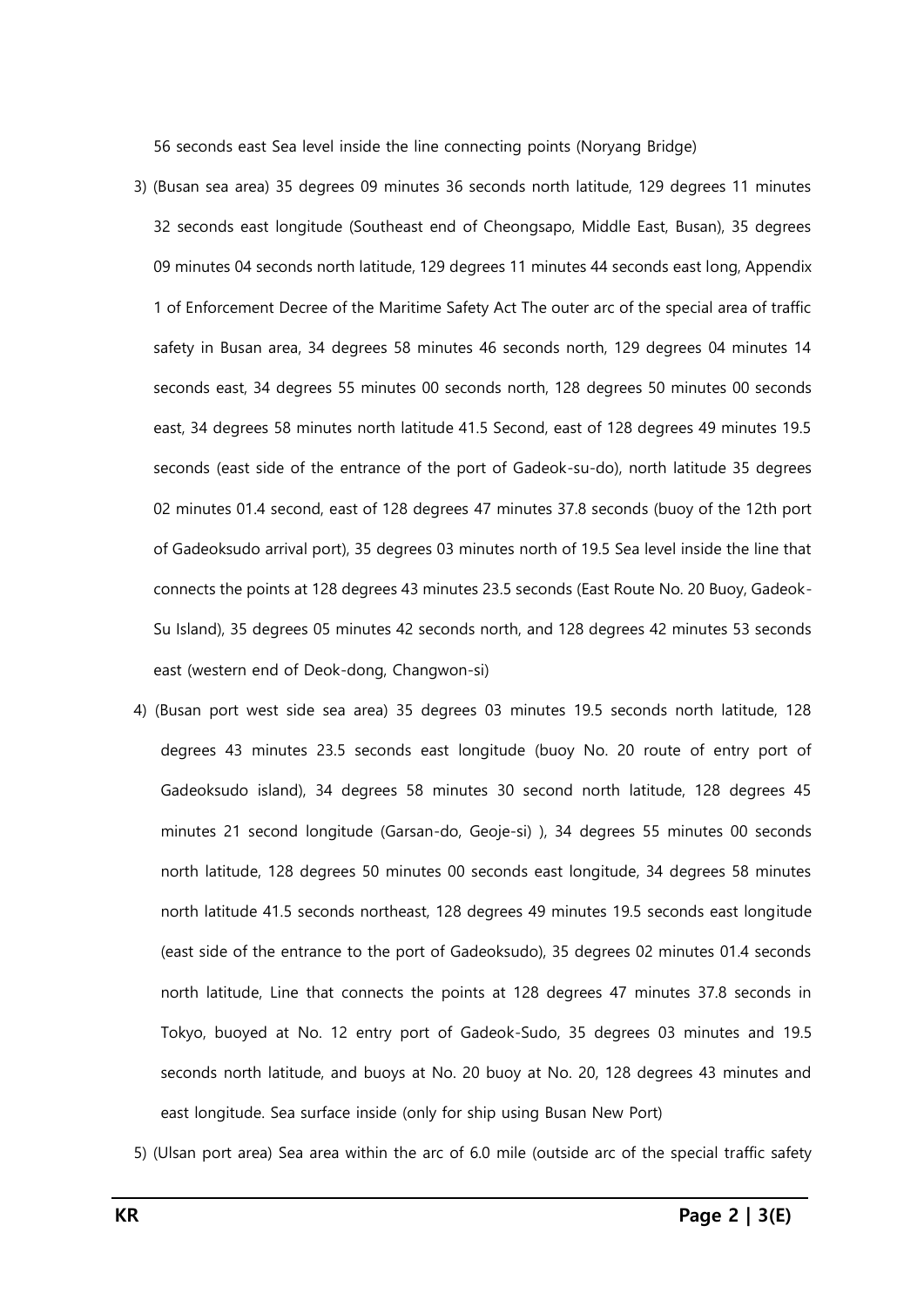area in Ulsan area) centered on 35 degrees 24 minutes 37 seconds north latitude and 129 degrees 27 minutes 52 seconds long east and Ulsan port according to Article 3 of the Port Act Sea level (including Mipo Port**)**

### **\* Refer to below drawing**

- C. Effective date
- 1) From 1st September, 2020 to 31st December 2021
	- : From 1 hour after completion of anchoring or mooring to 1 hour before completion of heave in anchor or de-berthing
- 2) On or after 1<sup>st</sup> January, 2022
	- : From entry into Sox Emission control Area until the exit

Distributions : KR surveyors, Ship owners, Other relevant parties

### Disclaimer :

Although all possible efforts have been made to ensure correctness and completeness of the contents contained in this information service, the Korean Register is not responsible for any errors or omissions made herein, nor held liable for any actions taken by any party as a result of information retrieved from this information service.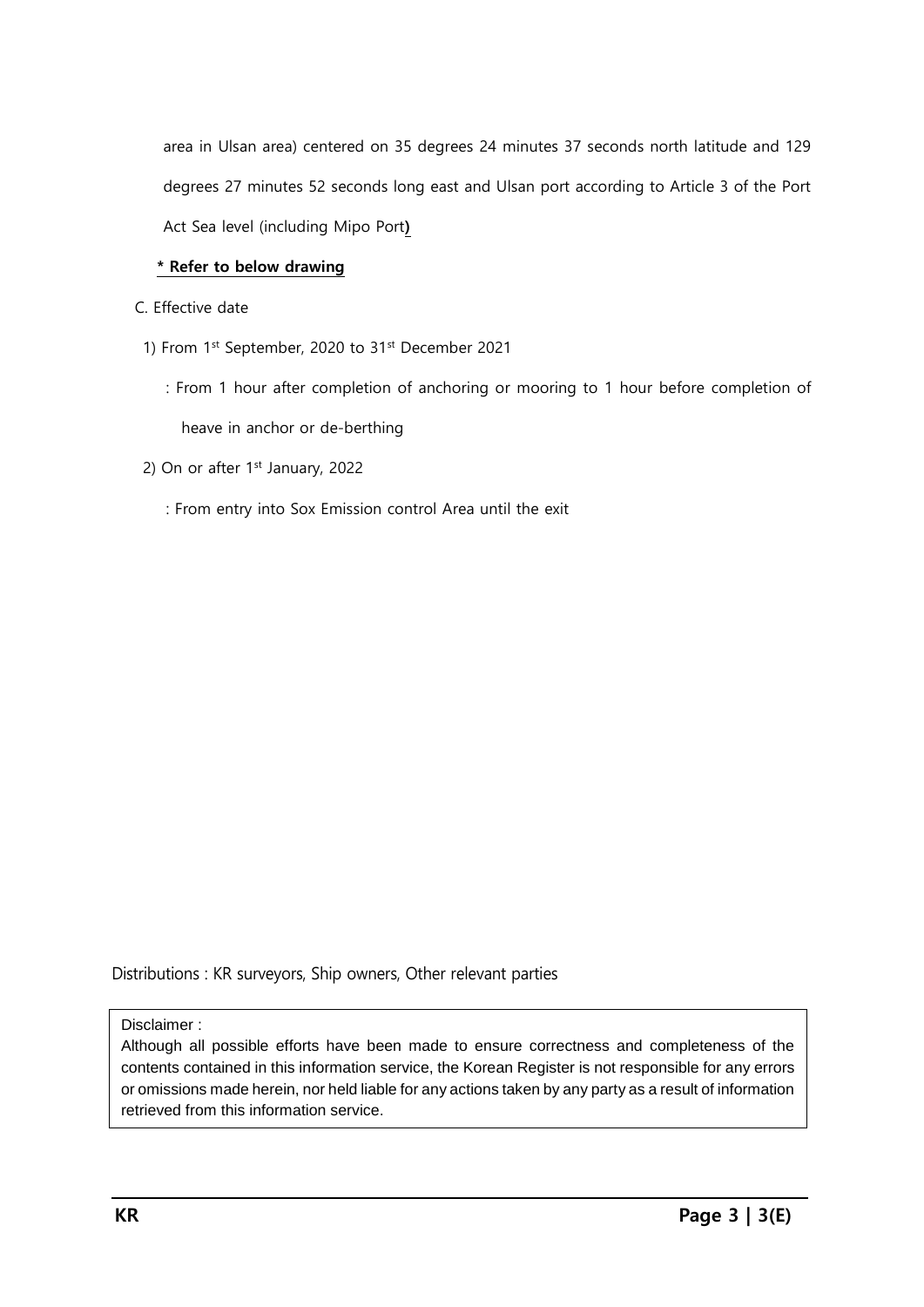# Refer | Drawing for Sox Emission Control Area

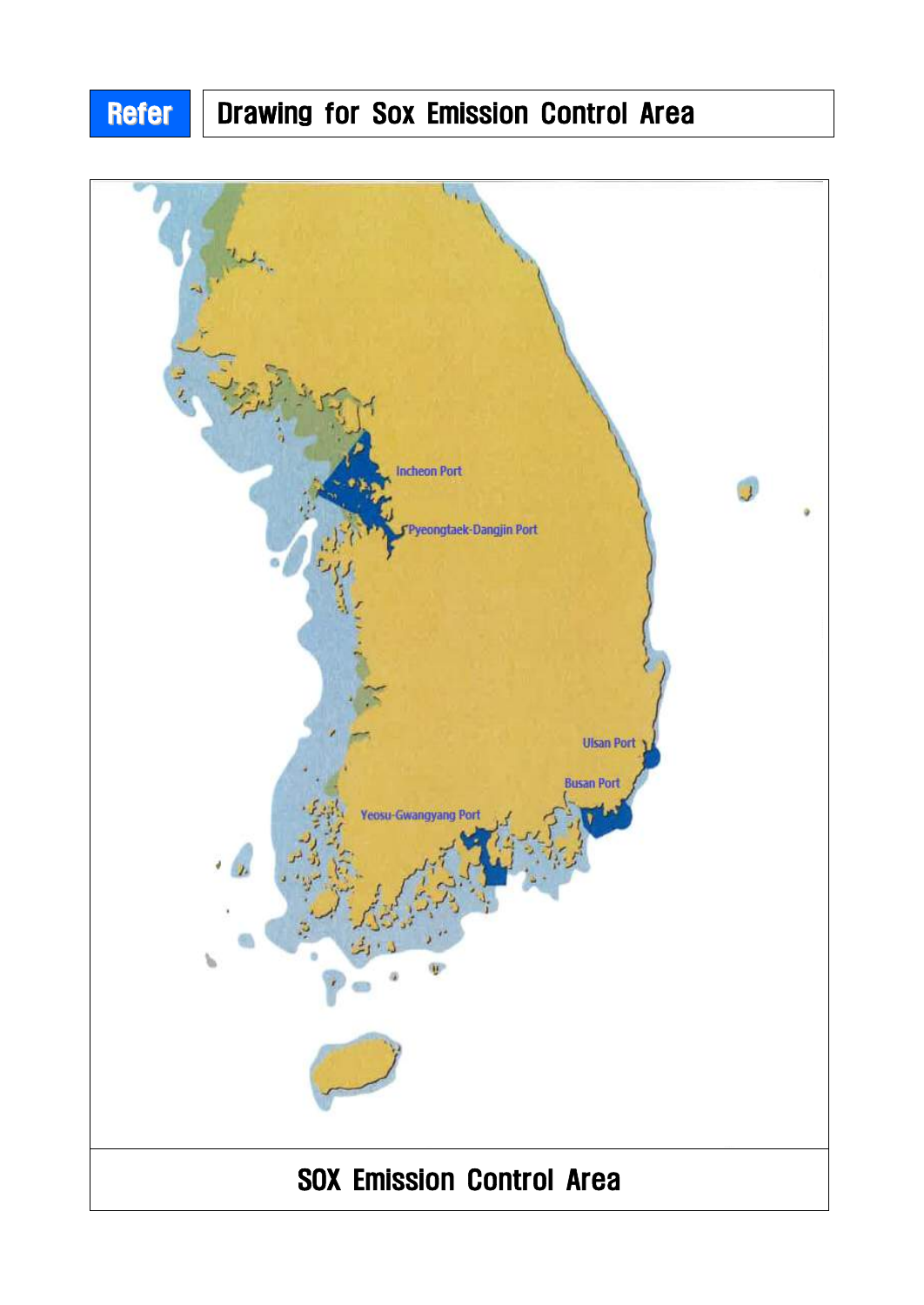